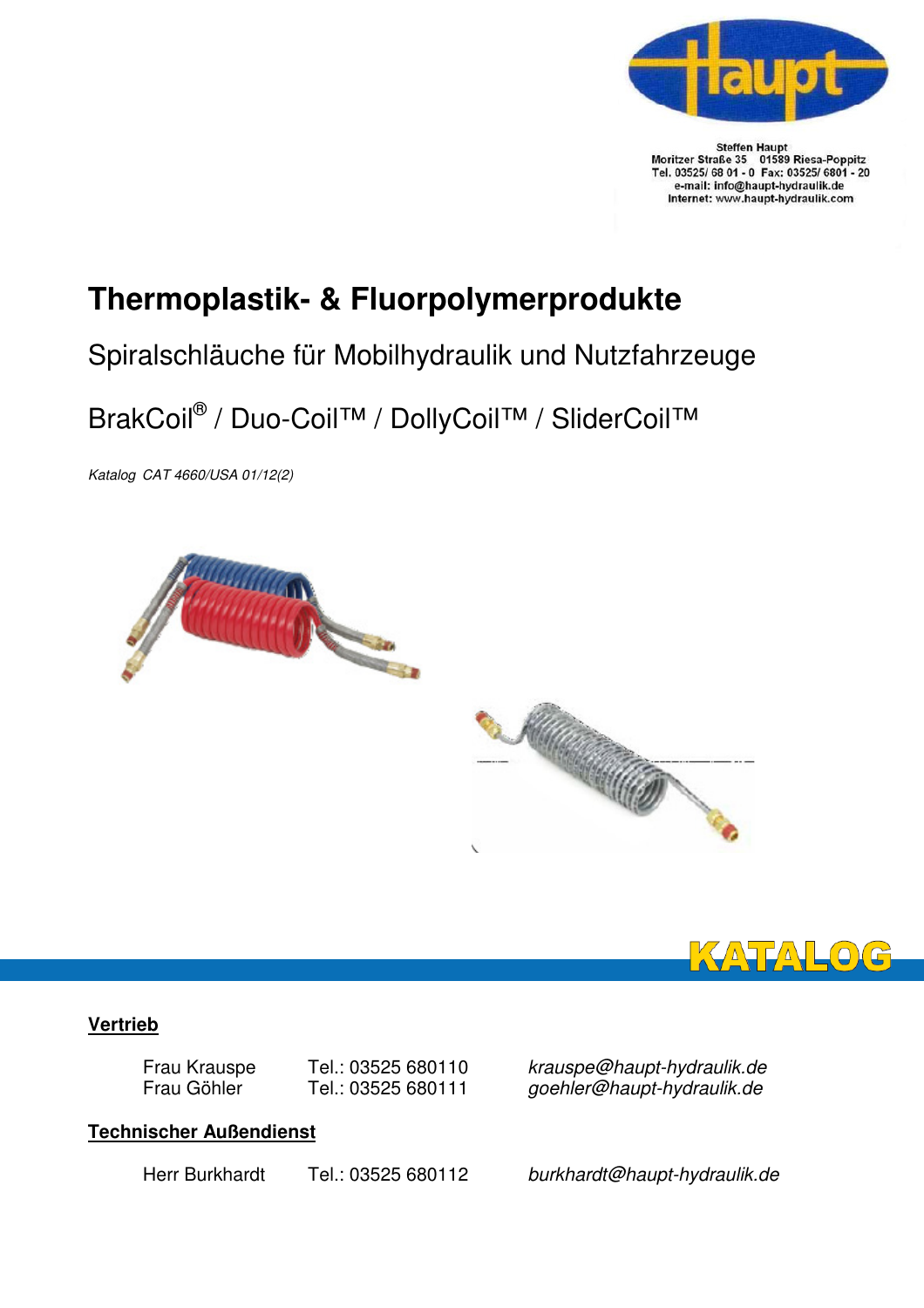# **Parflex Transportation Products**

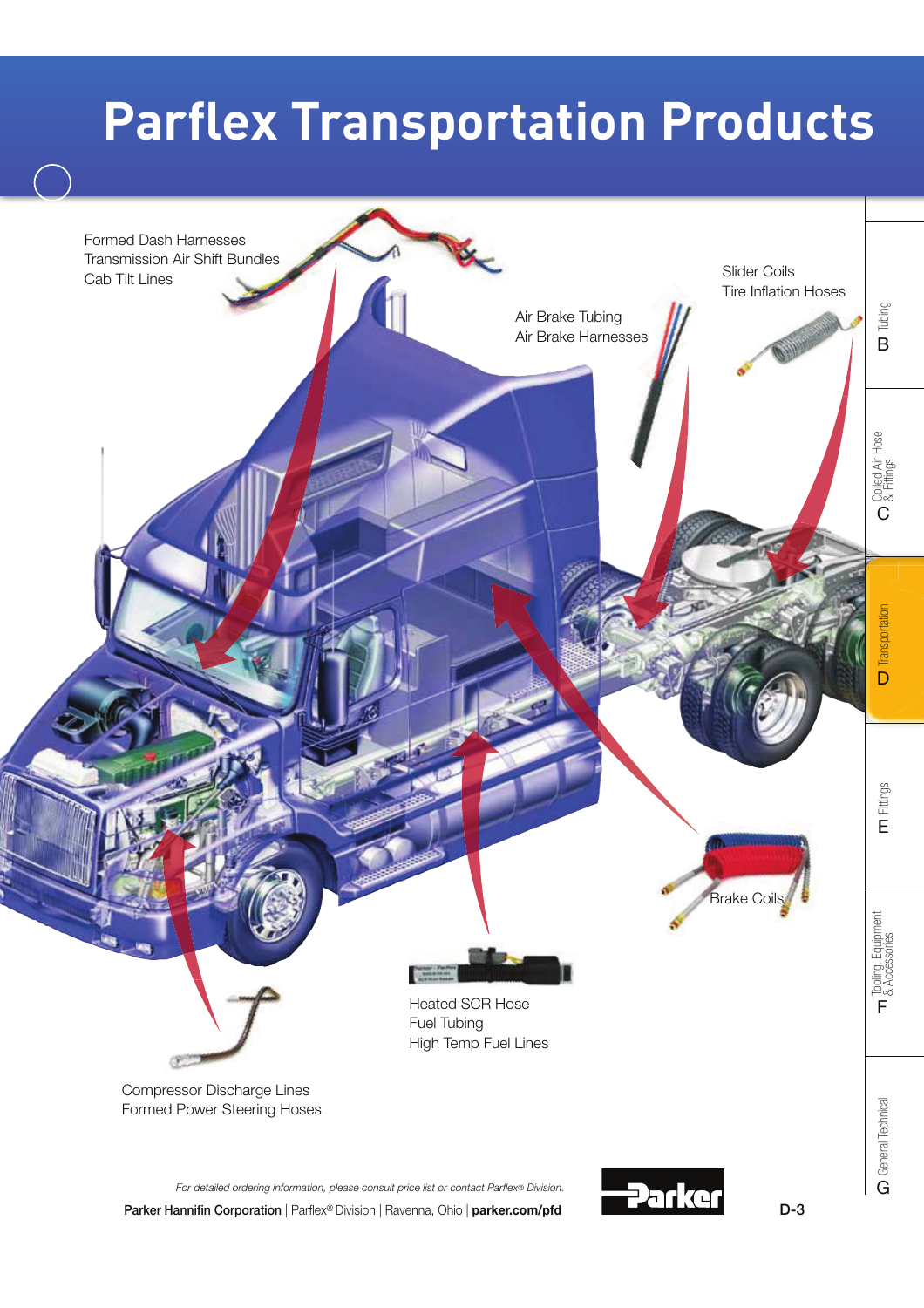## **BRAKCOIL®**



### **Applications**



### Tractor to Trailer

### **Features**

- Tractor-to-trailer coiled nylon air-brake connections
- Maintenance-free performance designed for trouble-free service on your rig
- Years of city delivery and line haul testing
- Heavy-duty plated spring guards are rust-resistant for added protection
- More coils offer you maximum working lengths
- No need for pogo sticks or spring hangers
- Color coding gives you mistake-free hook-ups blue for service, red for emergency

### **Certifications**

 Meets or exceeds SAE J844 and D.O.T. FMVSS 106 Specifications at -70°F to +200°F

| <b>Kit</b><br>Coil | <b>Individual</b><br><b>Coil Part</b> | <b>Tube</b><br>0.D. |    | Valve<br><b>Tail</b><br>Length |      | <b>Brass Male Ends</b><br>(NPT) |    |          |    | <b>Working</b><br>Length |       | <b>Number</b><br>of Coils |
|--------------------|---------------------------------------|---------------------|----|--------------------------------|------|---------------------------------|----|----------|----|--------------------------|-------|---------------------------|
| <b>Number</b>      | <b>Number</b>                         |                     |    |                                |      | Valve                           |    | Gladhand |    |                          |       |                           |
| #                  | #                                     |                     |    |                                |      |                                 |    |          |    |                          |       |                           |
|                    |                                       | inch                | mm | inch                           | mm   | inch                            | mm | inch     | mm | feet                     | meter |                           |
| 731516             | 731512-Red<br>731512-Blue             | -8                  | 13 | 12                             | 305  | 1/2                             | 13 | 1/2      | 13 | 15                       | 4.6   | $21 - 1/2$                |
| 751597             | 731611-Red<br>731611-Blue             | $-8$                | 13 | 12                             | 305  | 3/8                             | 10 | 1/2      | 13 | 15                       | 4.6   | $21 - 1/2$                |
| 731522             | 731513-Red<br>731513-Blue             | -8                  | 13 | 40                             | 1016 | 1/2                             | 13 | 1/2      | 13 | 15                       | 4.6   | $21 - 1/2$                |
| 741526             | 731612-Red<br>731612-Blue             | $-8$                | 13 | 40                             | 1016 | 3/8                             | 10 | 1/2      | 13 | 15                       | 4.6   | $21 - 1/2$                |
| 751641             | 741590-Red<br>741590-Blue             | -8                  | 13 | $6\overline{6}$                | 152  | 1/2                             | 13 | 1/2      | 13 | 12                       | 3.7   | $18 - 1/2$                |
| 751655             | 751656-Blk<br><b>Black Only</b>       | -8                  | 13 | $6\phantom{1}6$                | 152  | 3/8                             | 10 | 1/2      | 13 | 12                       | 3.7   | $18 - 1/2$                |

### **Order Information**

BRAKCOIL<sup>®</sup> kits are supplied complete - Parker pre-assembled, with everything needed, including spring guards and male pipe NTA brass fittings, ready to install. Special pipe thread sealant is factory applied. No cutting or assembly necessary. Just attach the gladhands (sold separately or pre-assembled). They are available in kits or as separate lines. A kit consists of both a red and blue tube assembly.

#### **Construction**

Tube: Coiled Nylon Air Brake Tubing

#### **Operating Parameters**

Temperature Range:  $-70^{\circ}$ F to  $+200^{\circ}$ F ( $-57^{\circ}$ C to  $+93^{\circ}$ C)

#### **Options**

Extended BRAKCOIL handle available, part no. 771164

#### Gladhands available

- $\bullet$  Blue Part # GH9211
- Red Part # GH9212

Hose A



Parker Hannifin Corporation | Parflex® Division | Ravenna, Ohio | parker.com/pfd For detailed ordering information, please consult price list or contact Parflex® Division.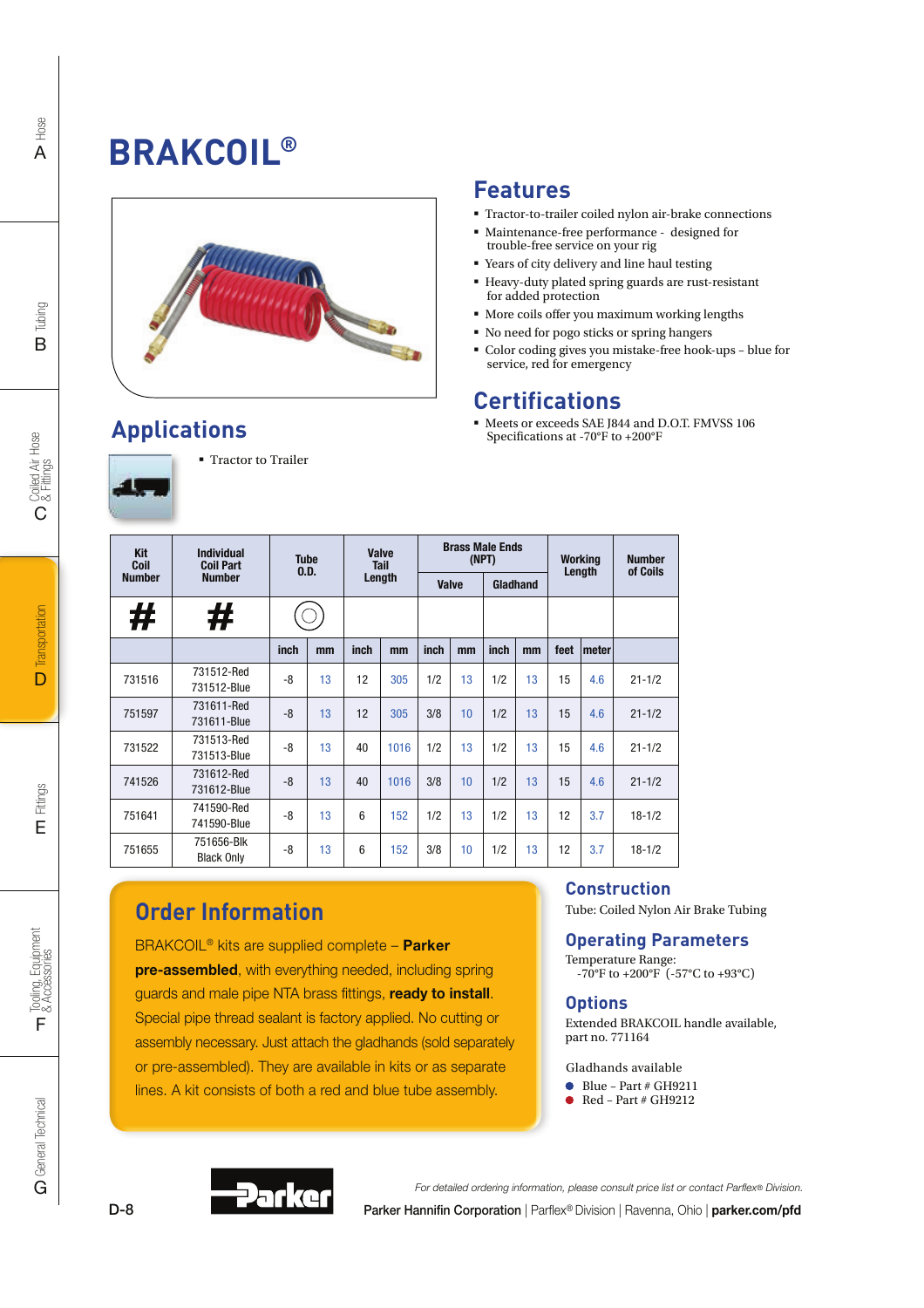General Technical **C** General Technical



### **Applications**



**Tractor to Trailer** 

| - | i |
|---|---|
|   |   |

| Kit<br>Coil<br><b>Number</b> | <b>Tube</b><br>0.D. |    |      |      |      |    |      |    |      |       |            | Valve<br>Tail<br>Length |  | <b>Brass Male Ends</b><br>(NPT)<br><b>Valve</b> | Gladhand |  |  | <b>Working</b><br>Length | <b>Number</b><br>of Coils |
|------------------------------|---------------------|----|------|------|------|----|------|----|------|-------|------------|-------------------------|--|-------------------------------------------------|----------|--|--|--------------------------|---------------------------|
| #                            |                     |    |      |      |      |    |      |    |      |       |            |                         |  |                                                 |          |  |  |                          |                           |
|                              | inch                | mm | inch | mm   | inch | mm | inch | mm | feet | meter |            |                         |  |                                                 |          |  |  |                          |                           |
| 801048                       | -8                  | 13 | 12   | 305  | 1/2  | 13 | 1/2  | 13 | 15   | 4.6   | $21 - 1/2$ |                         |  |                                                 |          |  |  |                          |                           |
| 801632                       | -8                  | 13 | 6    | 152  | 1/2  | 13 | 1/2  | 13 | 12   | 3.7   | $18 - 1/2$ |                         |  |                                                 |          |  |  |                          |                           |
| 801595                       | -8                  | 13 | 40   | 1016 | 1/2  | 13 | 1/2  | 13 | 15   | 4.6   | $21 - 1/2$ |                         |  |                                                 |          |  |  |                          |                           |

### **Order Information**

Duo-Coil™ kits are supplied complete – **Parker pre-assembled, with everything** needed, including spring guards and pipe end NTA fittings, **ready to install**. Special pipe thread sealant is factory applied. No cutting or fitting assembly is necessary. Just attach the gladhands (sold separately or pre-assembled).

### **Construction**

**Features**

your rig

the possibility of tangling

**Certifications**

Specifications at -70°F to +200°F

Duo-Coil combines both tractor-to-trailer lines (service

Designed for quick hook-up and trouble-free service on

 $\textcolor{red}{\bullet}$  Reverse winding of the coiled air brake lines eliminates

and emergency) into a strong single unit

**Installation swivel fittings make hook-up a snap**  $\bullet\,$  The inner red emergency coil is wound inside the blue service coil offering added protection to the driver The single unit provides clean and neat installation

 $\bullet$  Meets or exceeds SAE J844 and D.O.T. FMVSS 106

Tube: Coiled Nylon Air Brake Tubing

### **Operating Parameters**

Temperature Range: -70°F to +200°F (-57°C to +93°C)

#### **Options**

Extended BRAKCOIL handle available, part no. 771164

Gladhands available

- $\bullet$  Blue Part # GH9211
- Red Part # GH9212



Parker Hannifin Corporation | Parflex® Division | Ravenna, Ohio | parker.com/pfd For detailed ordering information, please consult price list or contact Parflex® Division.

D-9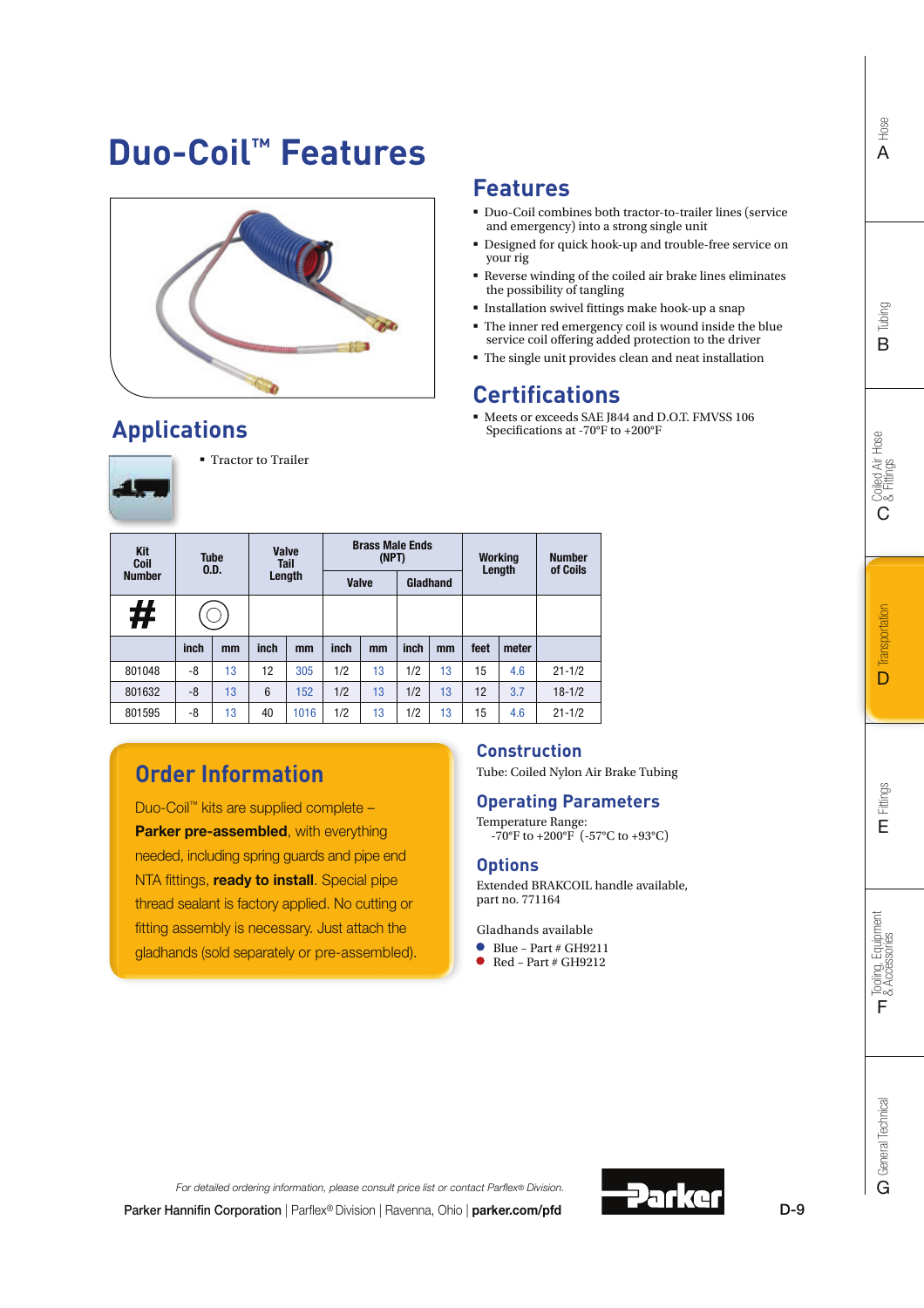## **DollyCoil™**



### **Features**

- No need to install springs or hangers
- Will retract to its original shape even after long periods of extended use

### **Certifications**

 Meets or exceeds SAE J844 and D.O.T. FMVSS 106 Specifications at -70°F to +200°F

### **Applications**



**Multiple Trailers Converter Dollies** 

| Kit<br>Coil   | <b>Tube</b><br>0.D. |    | <b>Valve</b><br><b>Tail</b><br>Length |    |                                |    | <b>Brass Male Ends</b><br>(NPT) | <b>Standard</b><br><b>Working</b> |        | <b>Number</b> |          |  |  |  |  |  |  |  |  |  |  |
|---------------|---------------------|----|---------------------------------------|----|--------------------------------|----|---------------------------------|-----------------------------------|--------|---------------|----------|--|--|--|--|--|--|--|--|--|--|
| <b>Number</b> |                     |    |                                       |    | <b>Valve</b><br>$90^\circ$ End |    | Gladhand<br>$180^\circ$ End     |                                   | Length |               | of Coils |  |  |  |  |  |  |  |  |  |  |
| #             |                     |    |                                       |    |                                |    |                                 |                                   |        |               |          |  |  |  |  |  |  |  |  |  |  |
|               | inch                | mm | inch                                  | mm | inch                           | mm | inch                            | mm                                | feet   | meter         |          |  |  |  |  |  |  |  |  |  |  |
| 751634        | -8                  | 13 | 8                                     | 13 | 1/2                            | 13 | 1/2                             | 13                                | 6      | .83           | 12       |  |  |  |  |  |  |  |  |  |  |

### **Order Information**

DollyCoil™ kits are supplied complete – Parker pre-assembled, with everything needed, including spring guards and male pipe end NTA fittings, ready to install. Special pipe thread sealant is factory applied. No cutting or assembly necessary. Just attach the gladhands (sold separately or pre-assembled). They are available in kits or as separate lines. A kit consists of both a red and blue tube assembly.

### **Construction**

Tube: Coiled Nylon Air Brake Tubing

#### **Operating Parameters**

Temperature Range:  $-70^{\circ}$ F to  $+200^{\circ}$ F ( $-57^{\circ}$ C to  $+93^{\circ}$ C)

#### **Options**

Extended BRAKCOIL handle available, part no. 771164

Gladhands available

- $\bullet$  Blue Part # GH9211
- $\bullet$  Red Part # GH9212



Parker Hannifin Corporation | Parflex® Division | Ravenna, Ohio | parker.com/pfd For detailed ordering information, please consult price list or contact Parflex® Division.

C

Tubing B

D-10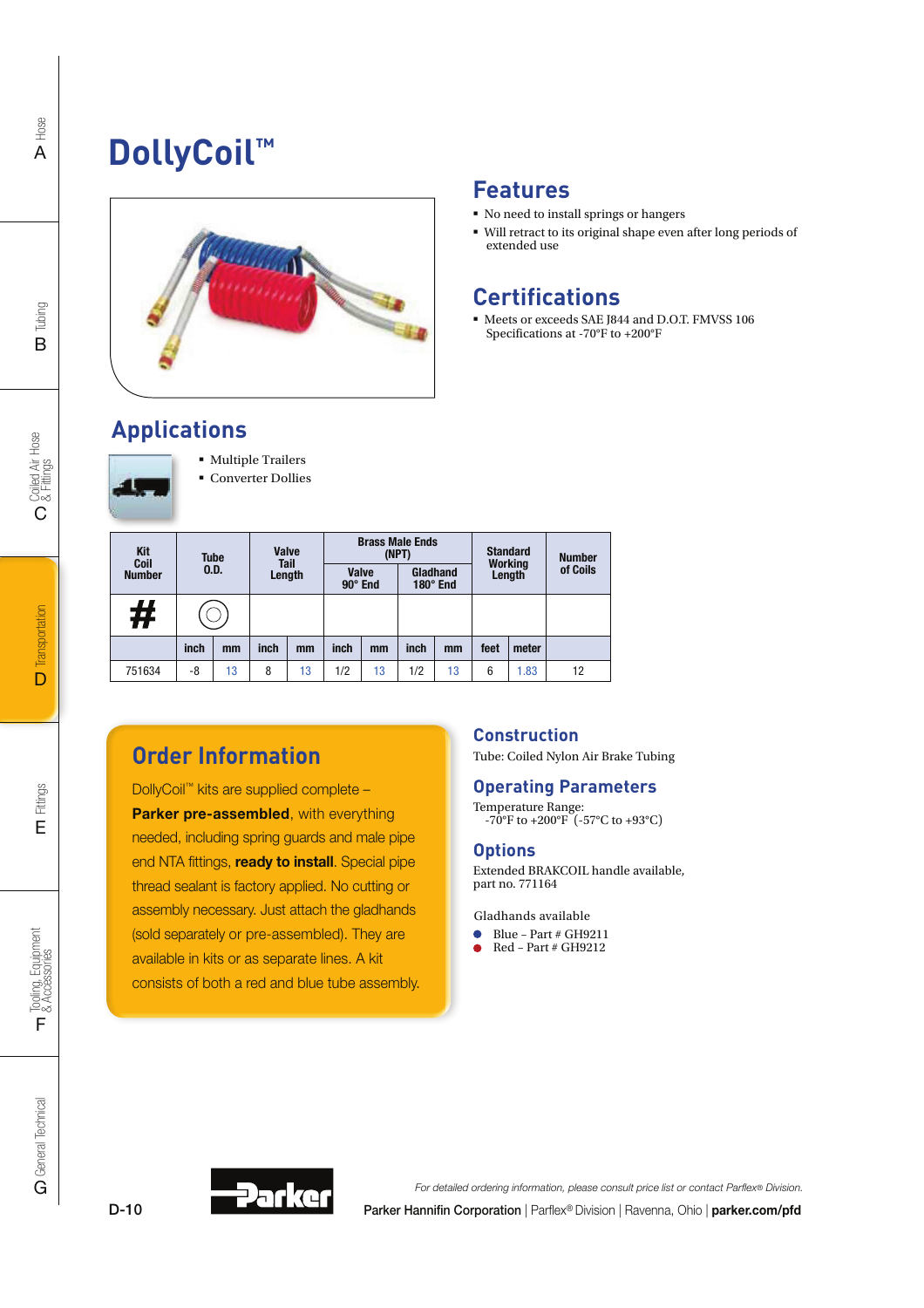## **SliderCoil™**



### **Features**

- Used between an adjustable rear trailer axle and the final point on a trailer chassis
- No need to install springs or hangers
- Will retract to its original shape even after long periods of extended use

### **Certifications**

 Meets or exceeds SAE J844 and D.O.T. FMVSS 106 Specifications at -70°F to +200°F

### **Applications**



 Tractor Trailers (Sliding) Tractor Trailers (Axles)

| Tractor Trailers (Axie |  |
|------------------------|--|
|                        |  |

| Kit<br>Coil<br><b>Number</b> | <b>Individual</b><br><b>Coil Part</b><br><b>Number</b> | <b>Tube</b><br>0.D. |    | <b>Valve</b><br><b>Tail</b><br>Length |    | <b>Brass Male Ends</b><br>(NPT)<br><b>Valve</b><br>$90^\circ$ End |    | Gladhand<br>$180^\circ$ End |    | <b>Working</b><br>Length |       | <b>Number</b><br>of Coils |
|------------------------------|--------------------------------------------------------|---------------------|----|---------------------------------------|----|-------------------------------------------------------------------|----|-----------------------------|----|--------------------------|-------|---------------------------|
| #                            | #                                                      |                     |    |                                       |    |                                                                   |    |                             |    |                          |       |                           |
|                              |                                                        | inch                | mm | inch                                  | mm | inch                                                              | mm | inch                        | mm | feet                     | meter |                           |
| 751657                       | 751658-BLU, RED                                        | -8                  | 13 | 8                                     | 13 | 1/4                                                               | 6  | 1/4                         | 6  | $14 - 1/2$               | 4.5   | $6' - 8'$                 |
| 751659                       | 751660-BLU, RED                                        | -8                  | 13 | 8                                     | 13 | 3/8                                                               | 10 | 3/8                         | 10 | $14 - 1/2$               | 4.5   | $6' - 8'$                 |

### **Order Information**

SliderCoil™ kits are supplied complete – Parker pre-assembled, with everything needed, including spring guards and male pipe end NTA fittings, **ready to install**. Special pipe thread sealant is factory applied. No cutting or assembly necessary. They are available in kits or as separate lines. A kit consists of both a red and blue coil assemblies.

### **Construction**

Tube: Coiled Nylon Air Brake Tubing

#### **Operating Parameters**

Temperature Range: -70°F to +200°F (-57°C to +93°C)

### **Color**

#### **Options**  $\bullet$  Blue Red

Extended BRAKCOIL handle available, part no. 771164

Hose

Tooling, Equipment<br>& Accessories

F

Parker Hannifin Corporation | Parflex® Division | Ravenna, Ohio | parker.com/pfd For detailed ordering information, please consult price list or contact Parflex® Division.



D-11